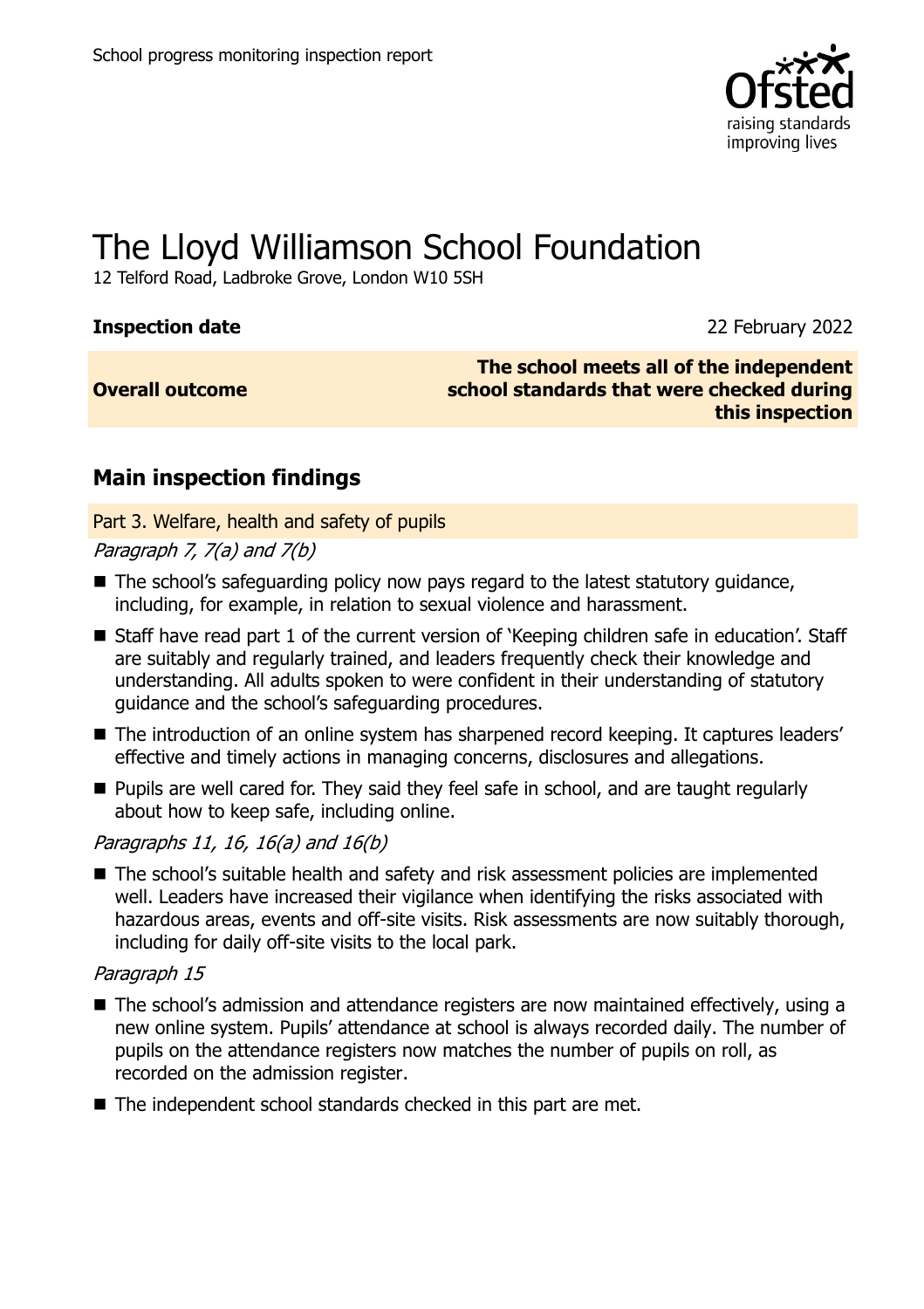

Part 4. Suitability of staff, supply staff, and proprietors

Paragraphs 18(2), 18(2)(e), 18(3), 21(1) and 21(3)(a)(viii)

- The single central record of staff checks now meets statutory requirements, as it includes the necessary pre-appointment checks on all staff, including for those requiring additional overseas checks.
- The independent school standards checked in this part are met.

#### Part 5. Premises of and accommodation at schools

#### Paragraph 24(1), 24(1)(b)

- The room allocated to assist pupils who are sick or injured at the St. Charles Square site now includes a suitable washing facility.
- The independent school standard checked in this part is met.

#### Part 6. Provision of information

Paragraph 32(1), 32(1)(c)

- This requirement continues to be met because the school's safeguarding policy is available online.
- The independent school standard checked in this part is met.

Part 8. Quality of leadership in and management of schools

Paragraph 34(1), 34(1)(a) and 34(1)(b)

- At the school's previous inspection two years ago, leaders had not ensured that all the independent school standards were met.
- This inspection found that leaders' effective work, especially in sharpening their focus on safeguarding, has ensured that these previously unmet standards are now all met.
- The staffing and system improvements made since the previous inspection are likely to ensure that compliance with all the independent school standards is now consistent.
- The independent school standard checked in this part is met.

#### Statutory requirements of the early years foundation stage

- The previous inspection reported that the safeguarding and welfare requirements of the early years foundation stage were not met because of the wider safeguarding failings. Specific requirements relating to off-site risk assessment and data protection were not met.
- This inspection found risk assessment and data protection procedures to have been strengthened. Additionally, the wider improvements to safeguarding throughout the school mean that these requirements are now met.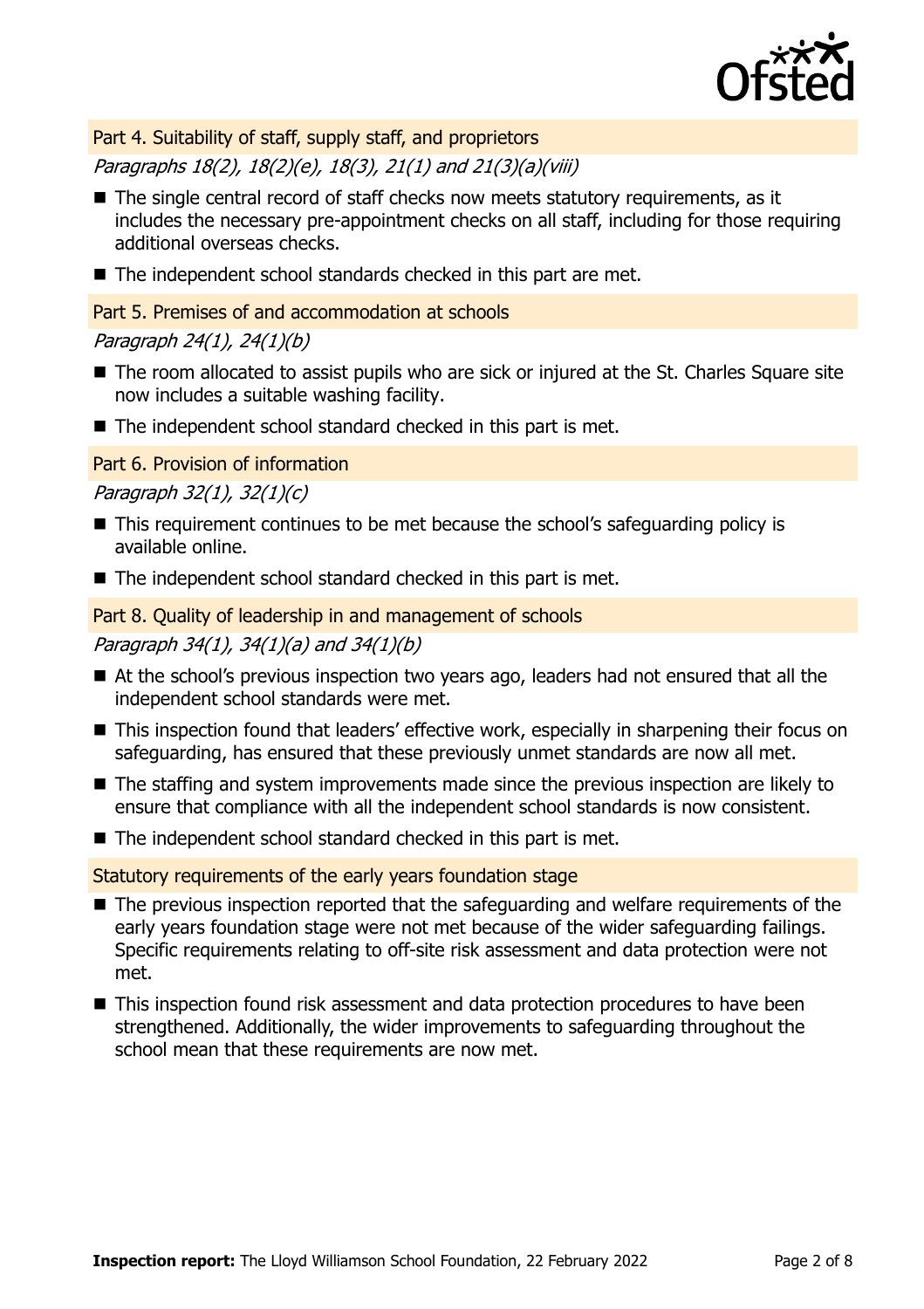

## **Compliance with regulatory requirements**

The school meets the requirements of the schedule to the Education (Independent School Standards) Regulations 2014 ('the independent school standards') and associated requirements that were checked during this inspection. This included the standards and requirements that the school was judged to not comply with at the previous inspection. Not all of the standards and associated requirements were checked during this inspection.

#### **The school now meets the following requirements of the independent school standards**

## **Part 3. Welfare, health and safety of pupils**

- 7 The standard in this paragraph is met if the proprietor ensures that—
	- $-$  7(a) arrangements are made to safeguard and promote the welfare of pupils at the school; and
	- ‒ 7(b) such arrangements have regard to any guidance issued by the Secretary of State.
- 11 The standard in this paragraph is met if the proprietor ensures that relevant health and safety laws are complied with by the drawing up and effective implementation of a written health and safety policy.
- 15 The standard in this paragraph is met if the proprietor ensures that an admission and attendance register is maintained in accordance with the Education (Pupil Registration) (England) Regulations 2006.
- $\blacksquare$  16 The standard in this paragraph is met if the proprietor ensures that-
	- $-16(a)$  the welfare of pupils at the school is safeguarded and promoted by the drawing up and effective implementation of a written risk assessment policy; and
	- $-16(b)$  appropriate action is taken to reduce risks that are identified.

## **Part 4. Suitability of staff, supply staff, and proprietors**

- $\blacksquare$  18(2) The standard in this paragraph is met if-
	- ‒ 18(2)(e) in the case of any person for whom, by reason of that person living or having lived outside the United Kingdom, obtaining such a certificate is not sufficient to establish the person's suitability to work in a school, such further checks are made as the proprietor considers appropriate, having regard to any guidance issued by the Secretary of State.
- $\blacksquare$  18(3) The checks referred to in sub-paragraphs (2)(c) and (except where sub-paragraph (4) applies) (2)(e) must be completed before a person's appointment.
- $\blacksquare$  21(1) The standard in this paragraph is met if the proprietor keeps a register which shows such of the information referred to in sub-paragraphs (3) to (7) as is applicable to the school in question.
	- $21(3)(a)(viii)$  checks were made pursuant to paragraph  $18(2)(e)$ .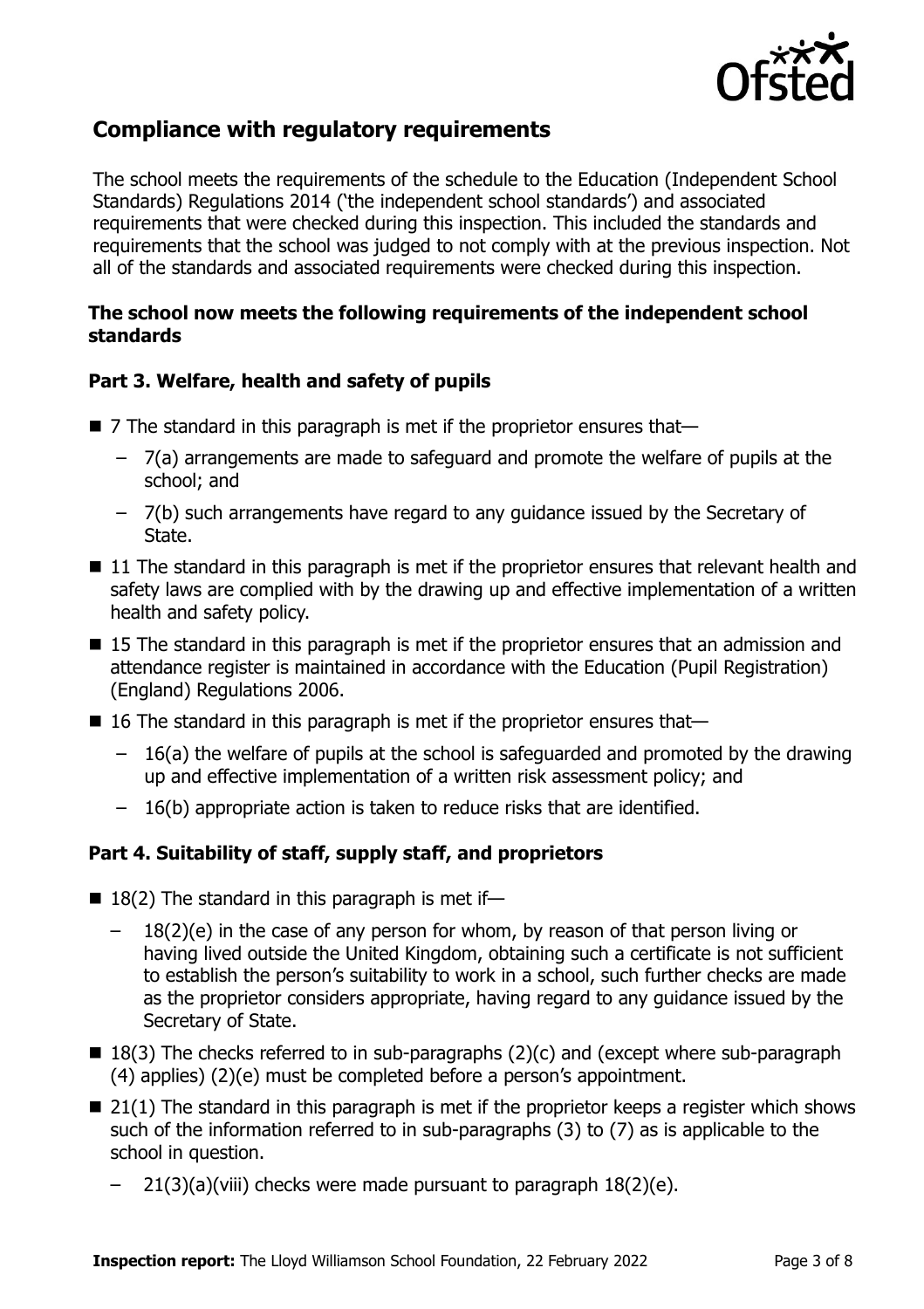

#### **Part 5. Premises of and accommodation at schools**

- $\blacksquare$  24(1) The standard in this paragraph is met if the proprietor ensures that suitable accommodation is provided in order to cater for the medical and therapy needs of pupils, including—
	- $24(1)(b)$  accommodation for the short-term care of sick and injured pupils, which includes a washing facility and is near to a toilet facility.

#### **Part 8. Quality of leadership in and management of schools**

- $\blacksquare$  34(1) The standard about the quality of leadership and management is met if the proprietor ensures that persons with leadership and management responsibilities at the school—
	- $-$  34(1)(a) demonstrate good skills and knowledge appropriate to their role so that the independent school standards are met consistently
	- ‒ 34(1)(b) fulfil their responsibilities effectively so that the independent school standards are met consistently.

#### **Early years foundation stage**

- Safeguarding and welfare requirements.
- As per paragraphs 3.65 and 3.7, 'Statutory framework for the early years foundation stage', 2017.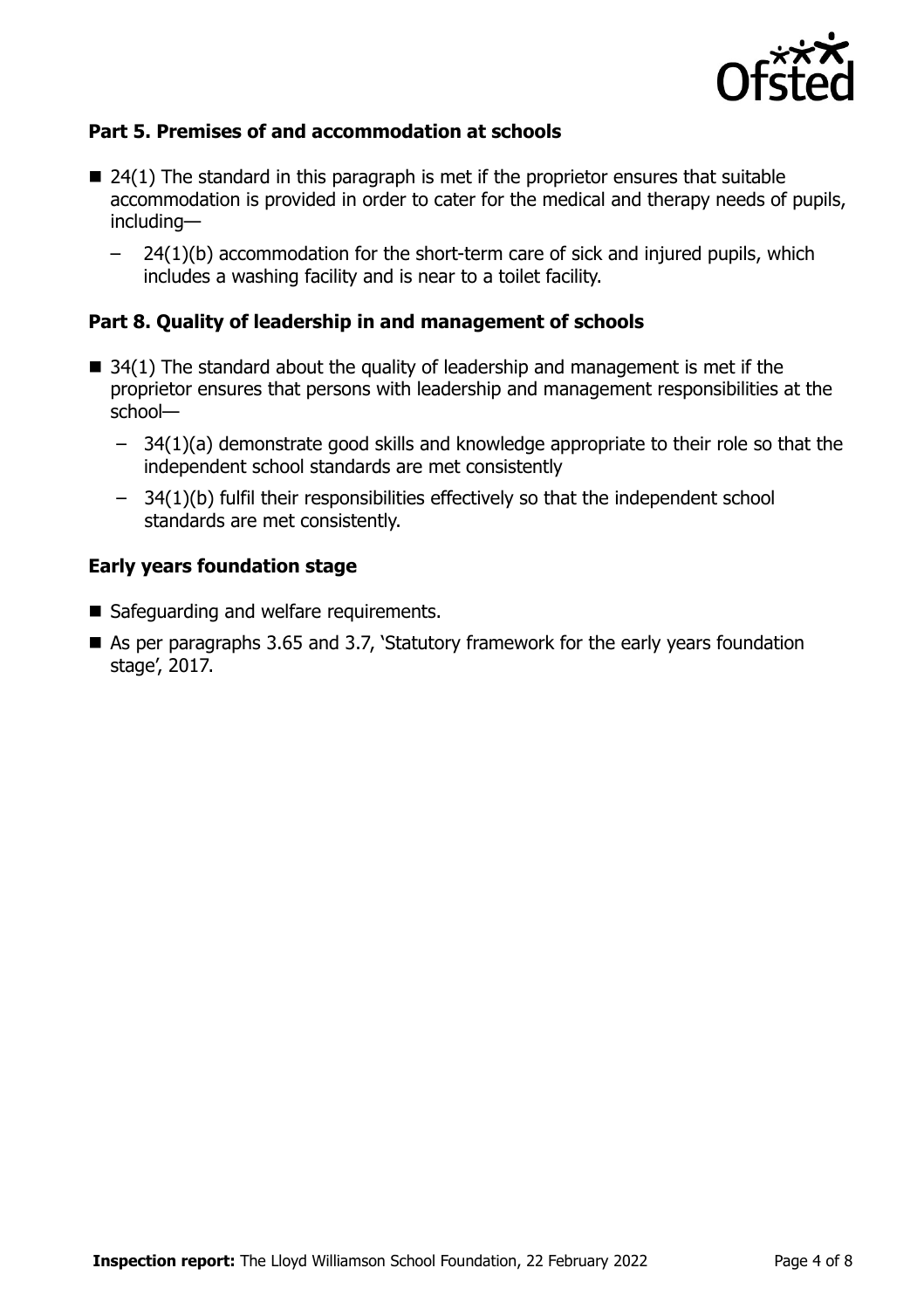

# **School details**

| Unique reference number  | 132788   |
|--------------------------|----------|
| DfE registration number  | 207/6399 |
| <b>Inspection number</b> | 10221332 |

This inspection was carried out under section 109(1) and (2) of the Education and Skills Act 2008, the purpose of which is to advise the Secretary of State for Education about the school's suitability for continued registration as an independent school.

| Type of school                       | Day school                |
|--------------------------------------|---------------------------|
| <b>School status</b>                 | Independent school        |
| Age range of pupils                  | 1 to 16                   |
| <b>Gender of pupils</b>              | Mixed                     |
| Number of pupils on the school roll  | 76                        |
| Number of part-time pupils           | 0                         |
| Proprietor                           | Lucy Meyer                |
| <b>Headteacher</b>                   | Lucy Meyer                |
| Annual fees (day pupils)             | £17,550                   |
| Telephone number                     | 020 8962 0345             |
| <b>Website</b>                       | www.lloydwilliamson.co.uk |
| <b>Email address</b>                 | admin@lws.org.uk          |
| Date of previous standard inspection | 28-30 January 2020        |

#### **Information about this school**

- The Lloyd Williamson School Foundation is a small independent day school located in the Royal Borough of Kensington and Chelsea. Since the previous inspection, the school's name has changed because it has become part of a charity, The Lloyd Williamson Schools Foundation. Lucy Meyer remains the school's sole proprietor.
- The school is located at two sites, which are a short walking distance from each other. From Reception to Year 5, pupils are educated at 12 Telford Road. The site at 77 St. Charles Square, London W10 6EB caters for pupils in Years 6 to 11.
- Lloyd Williamson Schools Foundation Nursery was registered by Ofsted in May 2021. It operates within the school's main premises at 12 Telford Road. It caters for children aged 0 to 4. It has not yet been inspected.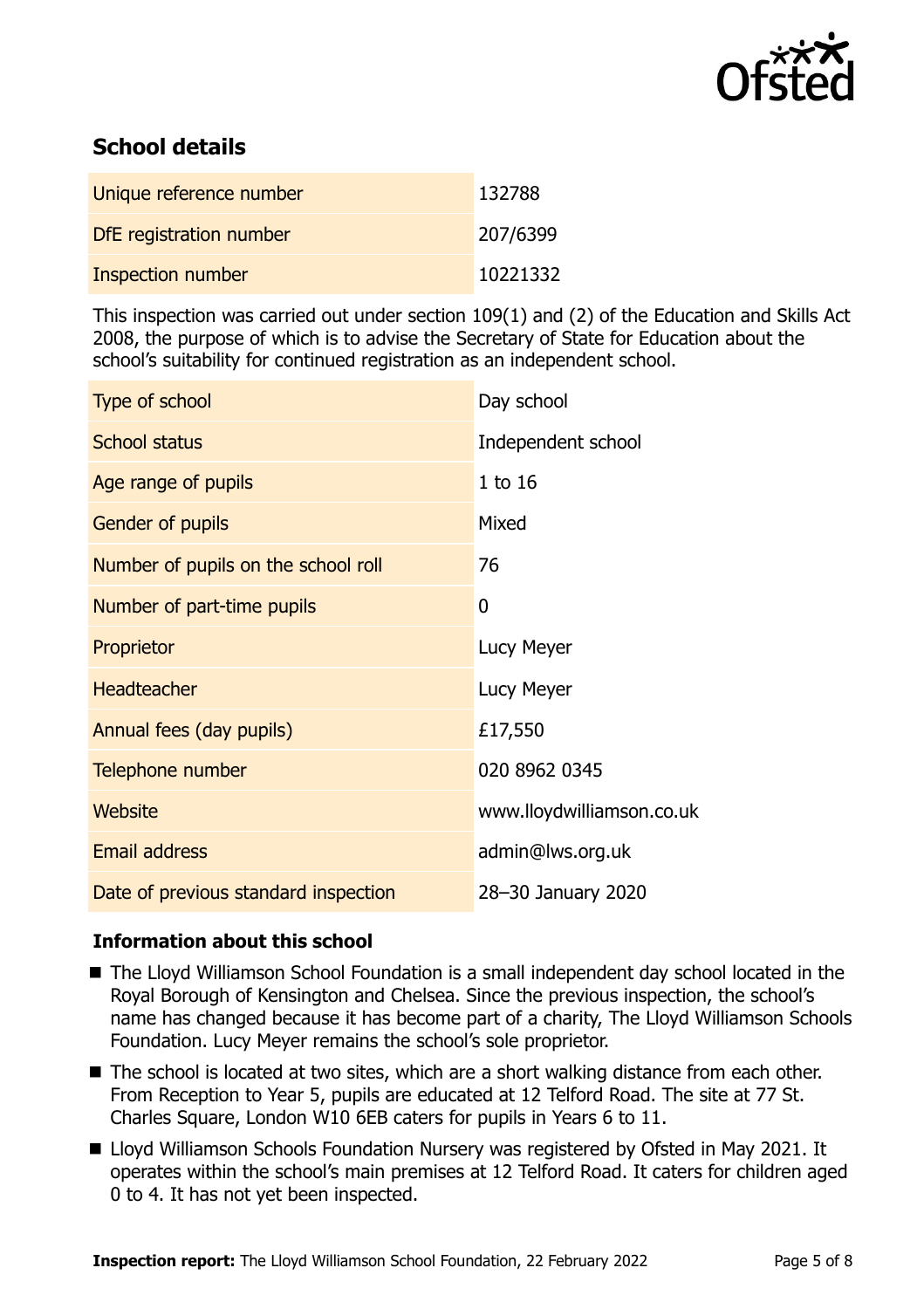

- The school operates classes from Reception to Year 11. In a very few cases, children aged three to five are admitted to the Reception class, and a very few pupils aged 16 will turn 17 at the end of their placements. The proprietor has therefore asked the Department for Education (DfE) to change the school's registered age range from one–16 to three–17.
- The proprietor also operates two other nurseries under Lloyd Williamson Schools Ltd. They are:
	- Lloyd Williamson Nursery Kensington at the Essex Unitarian Church, Palace Gardens Terrace, London
	- Lloyd Williamson Pre-School Kensington at 112 Palace Gardens Terrace, London.
- The school makes no use of alternative provision.
- The school's most recent inspection was a standard inspection in January 2020.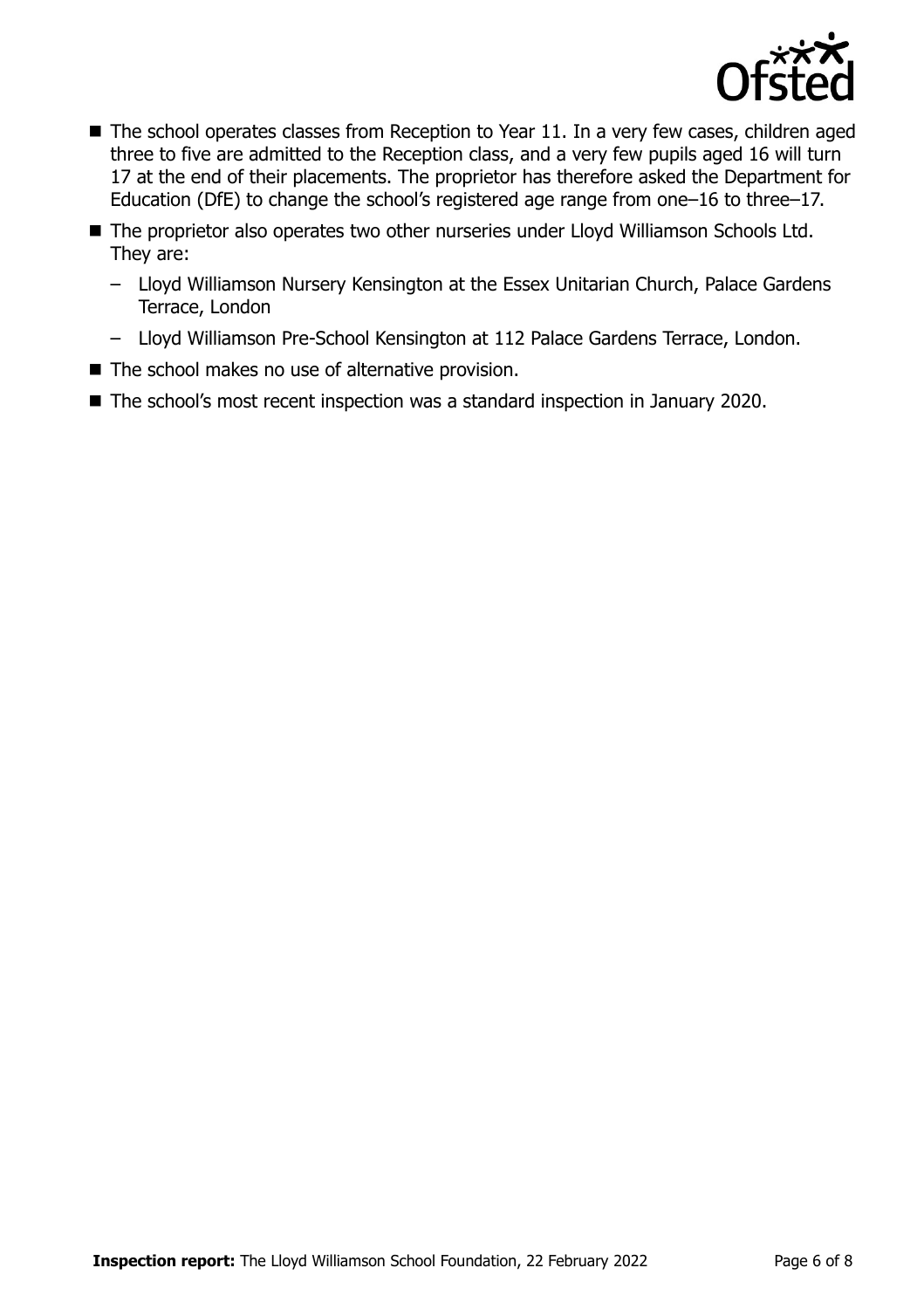

#### **Information about this inspection**

- This inspection was carried out at the request of the registration authority for independent schools. The purpose of the inspection was to monitor the progress the school has made in meeting the independent school standards and other requirements that it was judged to not comply with at its previous inspection.
- This was the school's first progress monitoring inspection since its last full inspection in January 2020. Since the full inspection, the school was asked to submit an action plan. This was evaluated by Ofsted as 'acceptable' in December 2021, and was subsequently approved by the DfE in February 2022. This progress monitoring inspection was unannounced.
- The focus of the inspection was to check whether the school complied with particular requirements within Parts 3, 4, 5 and 8 of the independent school standards and two of the 'Statutory framework for the early years foundation stage' requirements. The inspector was also asked to consider some concerns arising from complaints received by the DfE.
- Inspection activities included meetings with leaders, a range of staff, and a group of pupils at each of the school's sites. The inspector reviewed a range of documents, including policies, admission and attendance registers, and risk assessments.
- There were no recent responses on Ofsted Parent View to consider.

#### **Inspection team**

**James Waite, lead inspector Constanting Constanting Constanting Constanting Constanting Constanting Constanting Constanting Constanting Constanting Constanting Constanting Constanting Constanting Constanting Constanting**